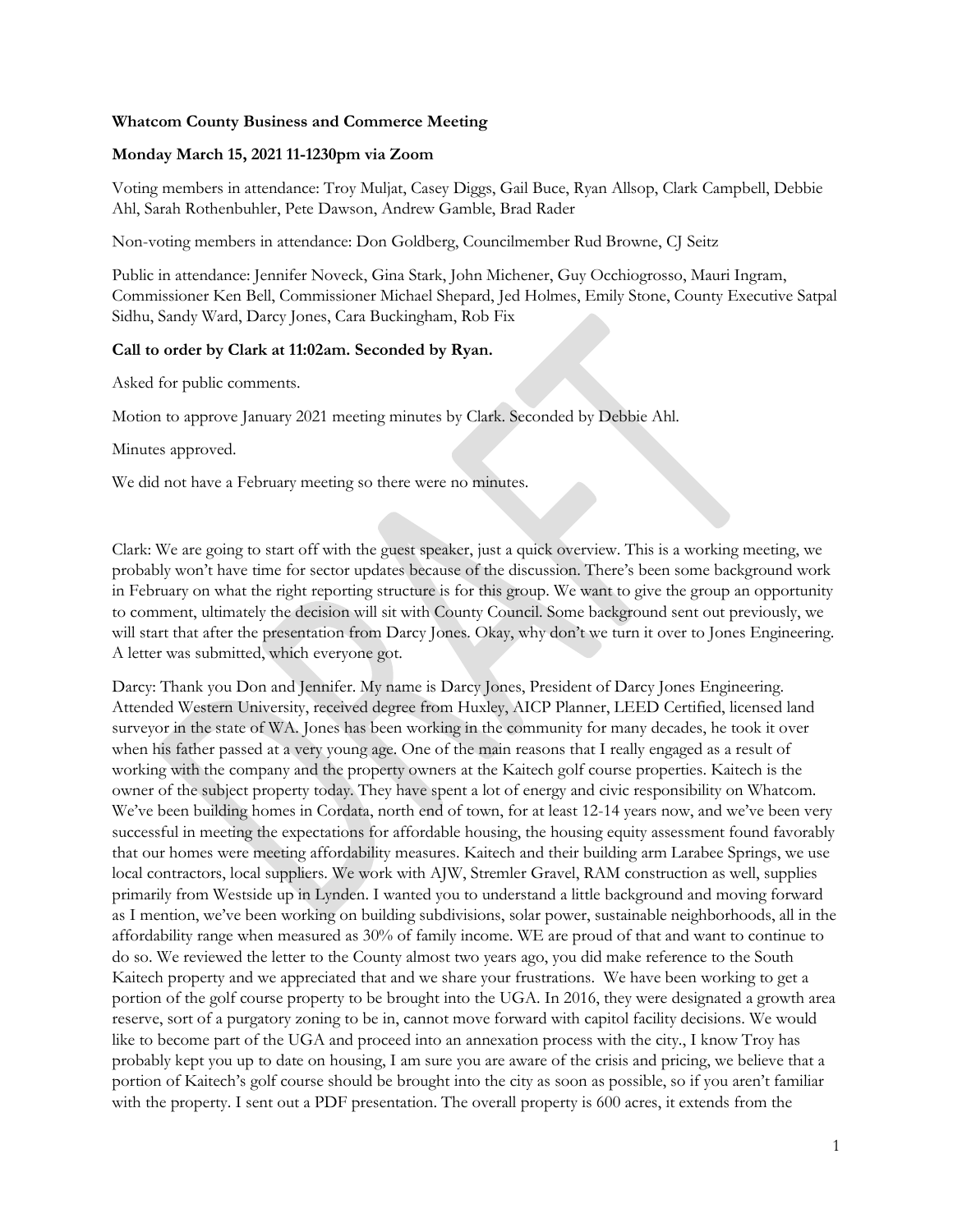Northern boundary to Smith Rd. It encompasses the golf course. It falls quarter mile west of the Guide and all the way out to Aldrich. We've made a decision in 2016 or 2015 to bring the south half into the UGA together with some neighbors to the east about 55 acres along the Guide, since the Guide was widened, they've been in no man's land. Those neighbors reaffirmed commitment to come into the city. In 2016, we were designated UGA reserve, which was stated in COB council ordinance and County Council resolutions and comp plans that as part of the reserve, we'd work with the city in the annexation phasing plan update and capitol facilities planning, which I think is a main reason we weren't brought in in 2016 – the capitol facilities plan wasn't in place or achievable by then. We've been trying to work on the issue of capitol facilities via the annexation phasing process. This got derailed. I recognize there are other areas trying to be annexed to the city, we are in a unique position to bring significant buildable land with a variety of housing options, good density, we've been refining our plan, paying attention to the community in terms of amenities, what type of housing, we've been focused on workforce housing at a very affordable level, becoming more aware of housing needs in the city and we want to participate in being part of the solution and we really are trying to reach out and re-engage in the community to get momentum to bring this property into the city and to get us working on homes. We've been building homes on the north end of the city for a long time. We will run out of land in the next few years. We'd like to keep momentum going and keep building houses. As most of you understand the County and city is involved in Buildable Lands report and doing a land capacity analysis, overview of capital facility planning. That is due June 2022, recommendations from that might lead to Comp Plan updates. One of the goals I am trying to do is to bring this forward faster. I know there is state law that limits things. The County probably cannot make a final decision until June 2022, I am trying to get prepared when the need is demonstrated, we will have the capitol facility plan in place, we will have ongoing discussions and pending agreements for master planning, amenities, there is so much work to do. If you went through the presentation, I start the whole thing with a roadmap for how long these things can take. I've looked at what we can do to get started right away – we've brought water and sewer all the way up Cordata and there's still capacity, we could extend water and sewer from where we are now to the north and we'd have enough capacity to continue for at least a few hundred more homes. This is a short term interim solution, in the meantime, the sewer mains along the Guide will get started next summer.

I need support and came to this group to ask, whatever your group can bring in terms of public support in your businesses or at the political level, personal contacts, we can bring a tremendous of good housing and fairly quickly and again I've trust you've seen the presentation. It is ongoing, fluid plan. We have another presentation with Cordata Neighborhood Association in a few weeks and I serve on the Business Park Board and work with the neighborhood a lot.

Don: What can we do to help? Questions from the group? First questions I have – if you had the green light, if you were annexed into the UGA, how long would you start building?

Darcy: If we were annexed today, it would depend on the infrastructure development agreement. There's some infrastructure work that would have to be done prior to building houses, but in a perfect world, if we could simply extend water and sewer northerly and continue building houses, that could happen within 2-3 years. If we were actually annexed. We have to get into the UGA. The County Council did vote a few weeks ago to docket us for 2021 to be considered, which I really appreciated. We are on the docket for consideration, it will still take time and I do not think we can get annexed until the end of the 2022, in 2023 most likely.

Don: And of course, we have County Exec Sidhu and Council member Browne on the call as well.

Clark: Sounds like some jurisdiction issues between County and City? Looking at your plan, it looks like this is about 400 units.

Don: Closer to 600 units.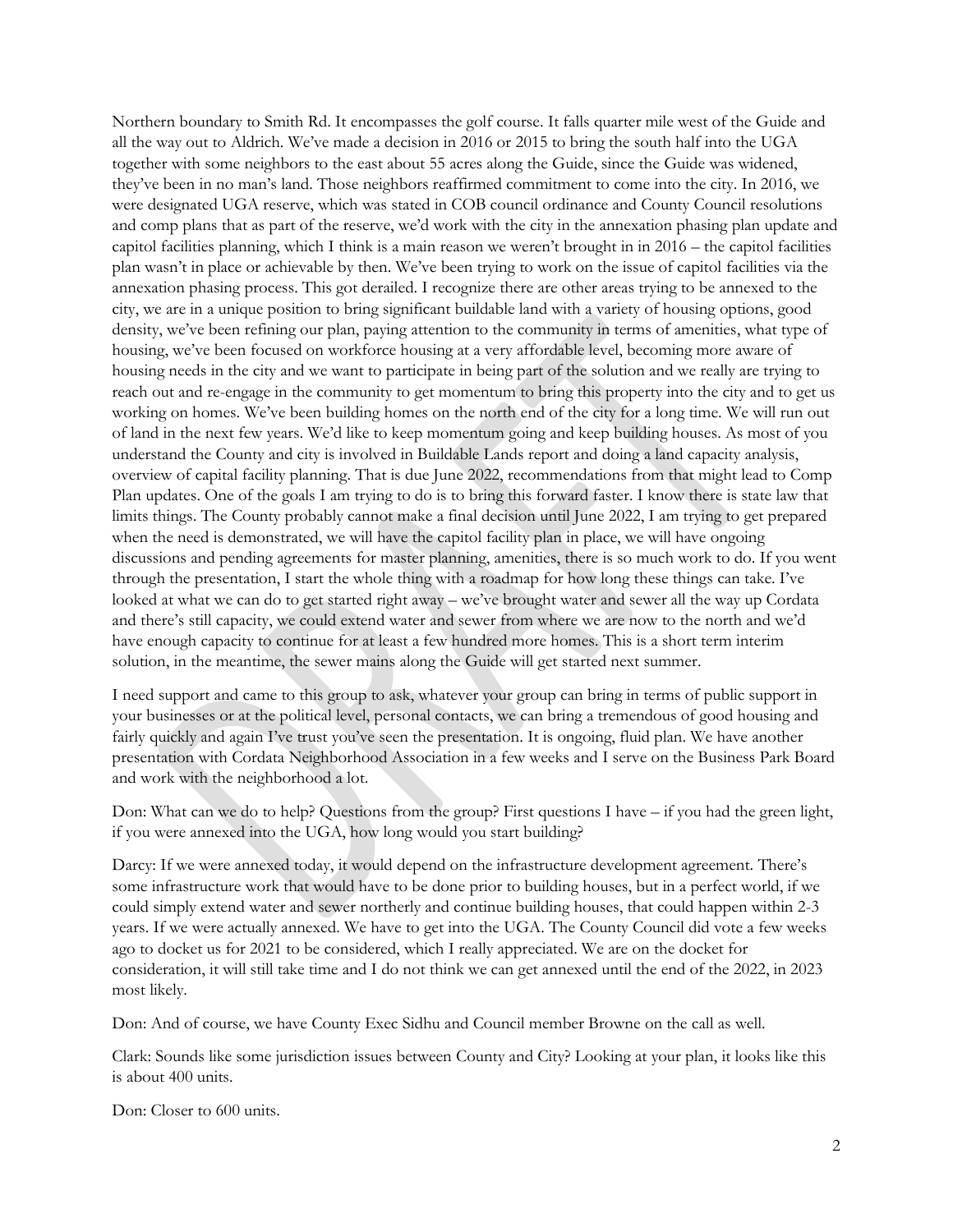Darcy: Actually closer to 1200-1400 units. With the infill toolkit, we can do better than 900.

Clark: Good background, open it to the committee.

Troy: Thanks for being here, you've definitely provided workforce housing, I see that and get that. One of the big issues you can educate the committee on is the cost of infrastructure, what exactly needs to be done to accommodate growth? What are those costs to the community? Big picture?

Darcy: Related to N. Bellingham is water supply. The city in 2019 adopted the north end water system plan, it is \$14 million water tank and pump systems, 2 tanks, a pump station, a forced main, about \$14-15 million total. The sewer improvement along the Guide is in the \$6-8 million range. Pump station is \$1 million. Then a large issue is the east-west arterial connection issue, which has been boiling for many years. Is Klein or Kelly going to extend easterly from Slater or should it be Smith Rd? We've been having this conversation for decades. It's an existing deficiency when they looked at the Kiatech property in 2016. The city did a financial impact study for us and they assigned \$30 million total for roads, \$14 million water, \$5-6 million sewer. Those are the main. Fire and police services are part of this analysis. But I think the estimate in 2016 is steep. We've studied the east-west connection extensively. We think Smith Rd is the way to go for east west connector. I don't think there needs to be a lot more stay on it. We need to get that wrapped up. The city assigned \$30 million to existing deficiencies at South Kaitech. All of those would need to be built right now – there are all sorts of properties that cannot be developed, including King Mountain, right now.

Troy: Again, we've got water, sewer, fire, emergency services, road, transport, connectivity. Someone has to pay for these.

Darcy: Developers are willing to pay their share and look for other funding opportunities.

Casey: How does a large development like that impact school districts? What districts do those kids go to? Will they be in Bellingham when Meridian is next door? Or?

Darcy: We looked at this with City Planning Director. Meridian school district already extends into the cordata area. There is overlap between the two districts. We've had significant discussions with meridian over the years and recently, we would intend to be within this district. So they'd be within COB districts, but we'd plan for these homes to go to Meridian.

Don Why not accelerate by offering a ULI and create your own infrastructure bill?

Darcy: We are open to those discussions, but we cannot do that unless we are in the UGA. I'd love to be able to explore these options. We would have an annexation agreement and development agreement and we'd like to discuss those things with the city and the county. There's a lot of ways to go – LIDs, might be a way to go on some of the infrastructure. But again, some major projects affect a significant part of the city. The city just decommissioned two huge water tanks, the City has to build new ones and the health department is requiring that. That will be at King Mountain. So they have to have some financing in place. Kaitech can participating and play a role. We paid a lot into the Horton Rd fund, which allowed the city to get additional fundings. Those capitol facilities plans need to be moved forward and put into place. I have an interim plan.

Satpal: Thanks Darcy for bringing this up in this forum. I have a couple suggestions. One is LID or other things. What traditionally was done in the 50-70 years, municipalities put in but this has changed. How does the benefit flow back to the community? We spend \$20 million to put infrastructure in. How do the taxpayers benefit from this investment?

Darcy: Kaitech will work with the community to provide the type of housing the community needs and is in demand. We've been listening and watching carefully to develop housing ideas that will respond to what the city truly needs. Also lots of amenities.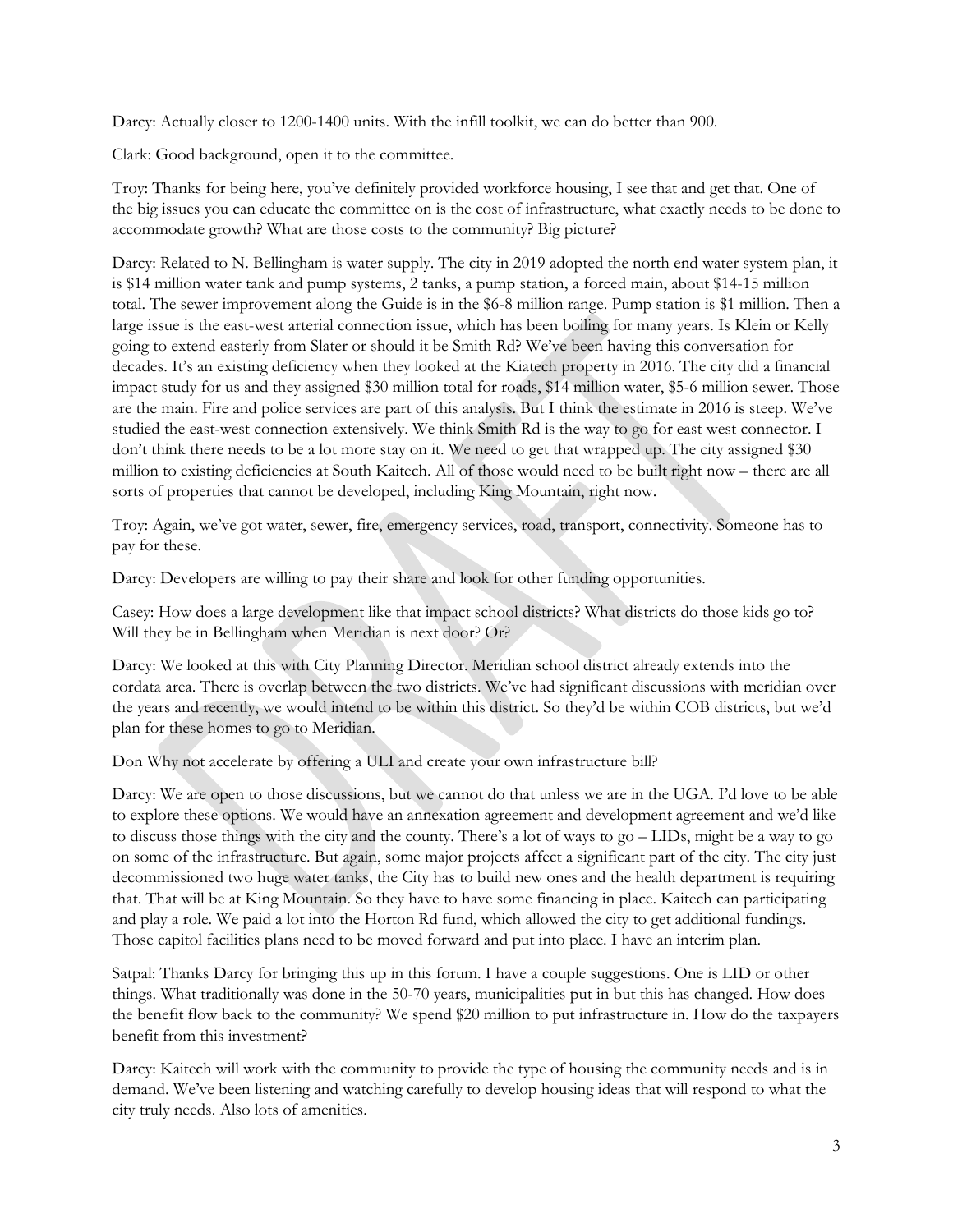Satpal: If you do 1200 homes and you say every house is \$5k cheaper, the benefit to the community, but that doesn't really do any good. If the house is \$550,000 and now it is \$540,000, that doesn't really help. We really need affordable and workforce housing. There are other streams of money, which should be put into play for affordable housing. I'm talking 1590, Bellingham is doing and County Council is considering. 1406 dollars, I would like to put into this. We should put some EDI money into this mix as well. One of the suggestions given that there should be inclusionary unit zoning, which are affordable forever and go to a land trust model. We need to make them affordable, smaller lots, smaller homes that are under 1200 sqft, then those homes are always \$350,000. Would need a covenant with a local organization such as Kulshan or Mercy, so they'd manage it for the life of the house. The builders don't want this responsibility. That should be some kind of stopping point.

Ken Bell: Darcy, your Dad is dearly missed. The big picture thing for me is we have 5 UGA that have not been annexed into the City. My concern is there is no plan to get the existing areas incorporated. What are we going to do with the existing ones? Don't take this as me not advocating this, I think it is a tough row to hoe if you are going to ask the City to bring this area in when they haven't annexed the ones with infrastructure? How do we expect to get his in?

Darcy: The annexation phasing plan was supposed to address this question. That process has dwindled. The city planner Greg Aucutt a few weeks ago said at Council that there is no housing density left in the UGAs as it stands anyway, they might come in for other reasons but not for housing.

Rud: Quickly, the thing with infrastructure seems to be the biggest thing preventing annexation. They do not want to take on the financial burden or transfer it onto existing residents. In the case of Darcy's project, \$20- 30 million divided among the people who are going to get housing, or off developers profits, or you put on the citizens in the community. The city pushed back because they don't want to fund the infrastructure. The best thing that has come forward is the idea of an LID. Reduce the cost of housing by 20k a unit and sayd that is more affordable when actually the market sets that price, so that isn't guaranteed.

Pete: Thank you and thank you Darcy. We recognize there is a housing crisis, it appears this is the best investment for the community for homes. If there are other options available, let us know. At this point, adding inclusionary zoning is a burden and slows things down. I think we should get this designiated as the UGA to get us started. Question for Darcy: are the city and county supportive? Is it a matter of dollars and process or other things holding them back?

Darcy: What's been said during the Comp Plan update process in 2016 and since, the south Kaitech property is the best property for Bellingham, its largest, it can be built out to include services, it is well established, the primary issue is fiscal impact but again would emphasize that those numbers of \$30 million, those facilities that are needed NOW by the existing community. Kaitech can help pay and get that going. There are what they call existing deficiencies. This is not just for Kaitech's project, we are part of it.

Ryan: The longer this goes on, the higher the costs of the housing and infrastructure. There are no costs that will go down. Pete can back that up. Shortsighted to think that the cost today will not be way higher. How many houses could you build in a year if you could start tomorrow? We talked with Janicki and he said it was financing issues. How fast could you crank them out?

Darcy: Good question, working with partners, we've been putting out less homes than we could. 50 homes a year right now. If we got moving, we'd ramp that up significantly and we'd expect to have that conversation. The phasing is really tied to infrastructure.

Ryan: How can we help you?

Don: We can get the actionable items together with Darcy after the meeting.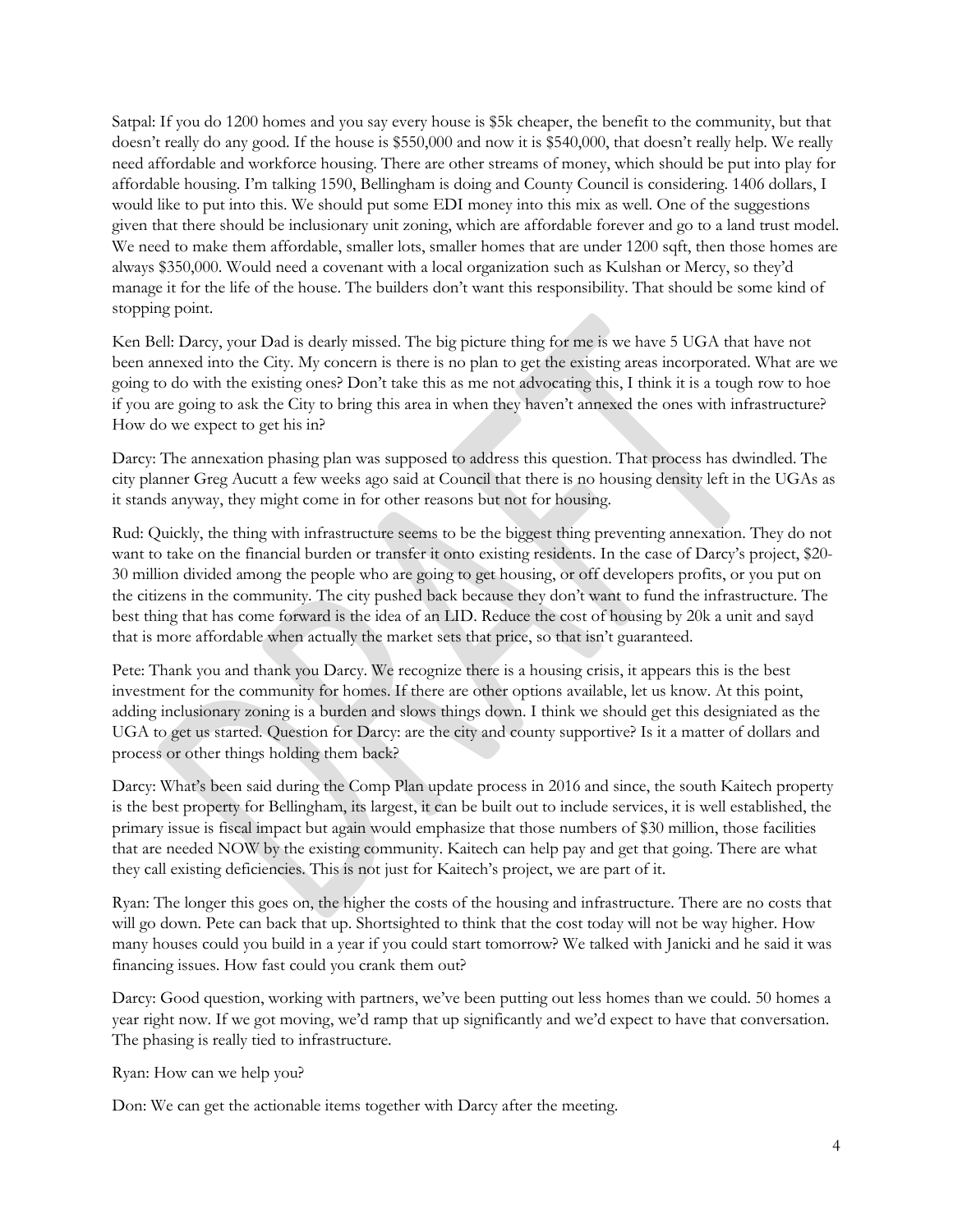Debbie: Thank you so much for this presentation Darcy.

Darcy: Thank you.

Clark: Is there a motion for action today with regards to Darcy's presentation? From moving from being considered for inclusion to the UGA? My sense is there is probably more research that needs to be done. My question to Rud and the group: what's the first step? Is this an interlocal agreement? Does County need to agree to release the properties to the city? What thing can we do to help move along the road map?

Rud: The problem is not the county releasing it. They can have it tomorrow. The city won't take it. The city has to be persuaded to take it because they assume financial responsibility.

Don: That comes to the back end of this conversation. Who we report to, what our jurisdiction is as a committee. I agree with Clark, it is a big project with a lot of information to review, but it is up to the committee. What would we be voting on? Getting more information so we can support or not support this?

Casey: It is disappointing to hear City doesn't want it. Every council person says they want more housing. But basically there is a gift to get us more housing. Is it just money? They should be willing to lose political capital and get this thing going. That's just be two sense.

Don: \$30 million is a large number.

Rud: If the city takes it without funding mechanism, they say to the community you subsidize the project. Every single household will have to pay \$1000-\$1500. I don't think that they should take it either without funding.

Don: I think it will take some time to get info.

Michael Jones: Who docketed you?

Darcy: County Council voted to put it on the docket for a comp plan amendment. That transfers the review process to the city, if they do that.

Michael Jones: That would be the first step. Would Bellingham need to docket it as well? You can't really pass one unless you can show the capital funding plan for how to provide the infrastructure. If you don't have the way to pay for it – it'll be rate payer or citizens. Until Bellingham identifies a way to pay for all infrastructure with developers and what they may have to pay without. It comes down to dollars and cents.

Darcy: I sent a letter to COB planning a week and a half ago to address these capitol facilities issues and am waiting for a response.

Pete: One thing I would add is: Kaitech needs predictability to keep investing. The process needs to take a couple steps forward before the negotiations on who pays for what occurs. The group needs to get into the UGA / annexation so they have some predictability to warrant investments and figure out how to pay for all of this. I think we can support the project due to the Housing Crisis, push the City and County to support this and get to a point where they can negotiate who pays for what and go from there.

Don: Do you have something you'd like to vote on today?

Clark: As the advisory group to the county council, within our current set up we can make a recommendation to County Council in support or not of expansion of this to be part of the Bellingham UGA. That recommendation is not binding. Sounds like from Rud's comment, it doesn't seem like they would be able to take action based on this because it'll be directed to the City. Our group does not make formal recommendations of policy to the City Council. So this again is back is next to the agenda point. Is there a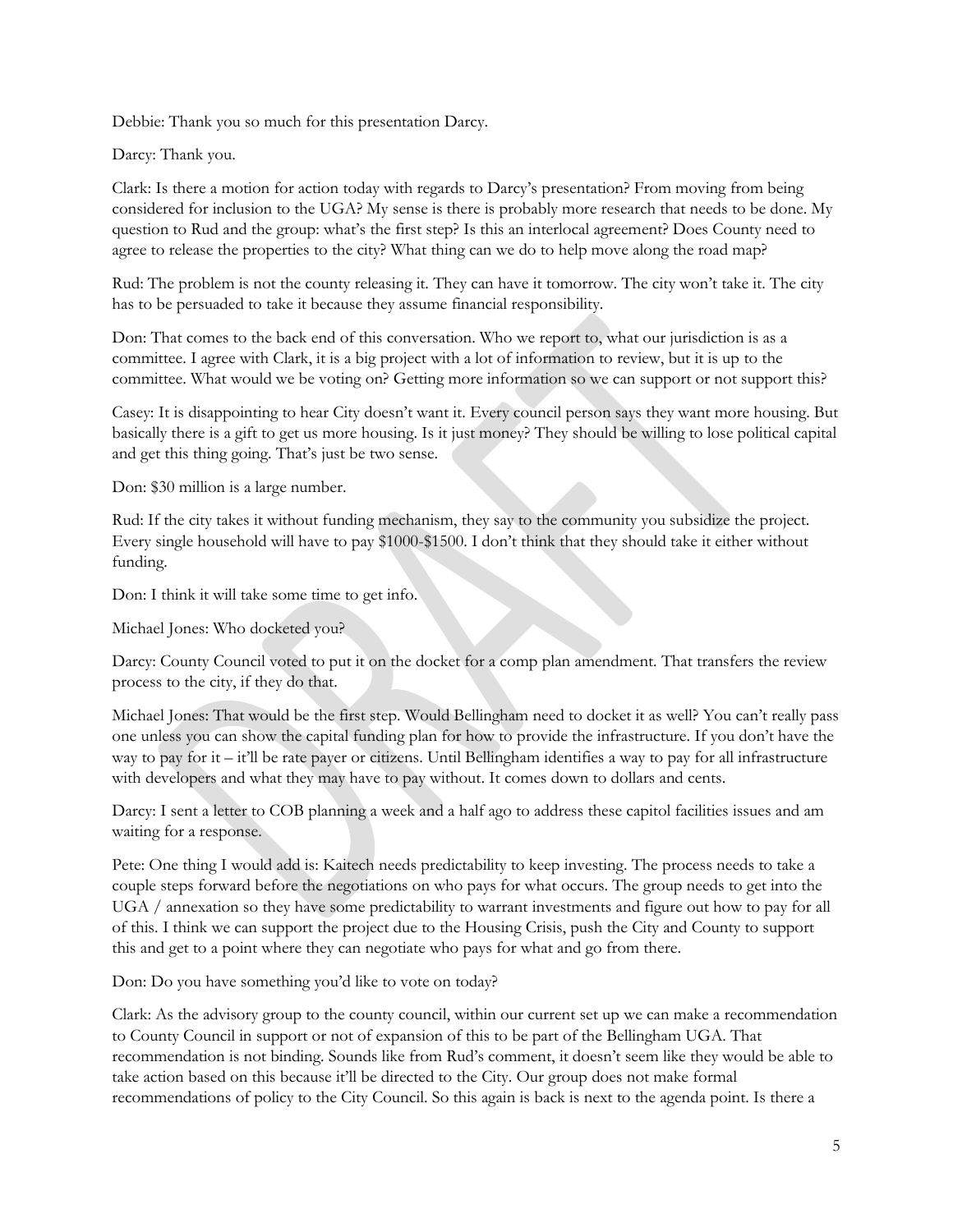different way that our group can operate and increase effectiveness? By being part of the REP? Or do we limit our scope to County business with County Council? I don't know unless someone has a specific ask, other than to say we support more housing in the County.

Don: Councilmember Browne is trying to speak as well.

Rud: I think we should expand the base of this committee to include the Cities. The GMA requires the density to be inside city limits. The County has limited ability to move the needle on housing. If there was a unified voice to the City to do an LID, that is the way to get it done.

Don: Why don't I go into the next thing first and if we feel?

Clark: Moving on to the next topic. Turning the floor over to Don and Jennifer. There's been some discussion. The reason we did not have a meeting in February – as advisory committee to the Council, we were to get issues from the Council and provide advice. This ends up being a two-way street. In the absence of that, our group comes up with priorities. Housing was the first we came up with, but what came up after that – we bring forth those issues and then they get framed as being an issue for another jurisdiction. When most of us were asked to be on this group, we thought it was broad brush how can we bring economic development to the county? How can we raise the quality of life in Whatcom? How can business leaders be an agent of that? We have a powerful group. As the Chair, I start questioning our effectiveness not our intent and is there a way to be more effective as a group reporting to the ADO via REP, a narrower scope but with a broader audience or do we take a broad scope with a narrow audience, which is County Council. At the end of the day, we can make an advisory recommendation and we are hoping to come out of the meeting with but will have to be weighed in on by Council, as they determined the committee via ordinance.

Don: First, I'd like to note that my reporting will be the same. I will always report to the County Council. When we first started discussing this committee, five of us sat down what sectors, who the powerful players were, I was under the impression it was an ADO committee. Just about to move forward with it and we found out there was an ordinance at the County to make it a County advisory committee. That was when I asked some of you to fill out applications.

The Port is the ADO, we are one of four ports that is the ADO. What makes it powerful is that I report to Rob, Commissioners at the Port, I lead a monthly meeting of the seven Mayors and Exec, and am in constant conversation with these groups and actors. We see our economy regionally and all of you are regional, you are not all from COB or Whatcom unincorporated. Right now we are limited to one person per sector. We recently just found out you have to be a US citizen to be a member of the committee, as a border county, a lot of businesses are coming down from Canada. We have some very knowledgeable Canadian green card holders that live here and have interest in this committee. They would be able to if this committee was an ADO committee but not a County committee.

If we go to the ADO, we can make recs to all the cities, Port, and County, we are much more integrated. I would create bylaws, suggest that new members get voted in by existing members, no Council process. I see it as bringing in opportunity to get things done. Also, the Council is not all business and do not have the knowledge or time to ask us the questions we are looking for. We've talked about this a lot and I am trying to make us useful and effective and your time is valuable. We want to work on solutions, not theory.

Potential negatives: you as members think it is less important, you'd be helping me do my job and the other is if the Council would not like it. I reached out to Rob Fix, Executive Sidhu, and Councilmember Browne on their opinions. That is the quick synopsis. I think we would be more valuable in this suggested format. Spoke to Paul Burrill, he supported moving it to the ADO.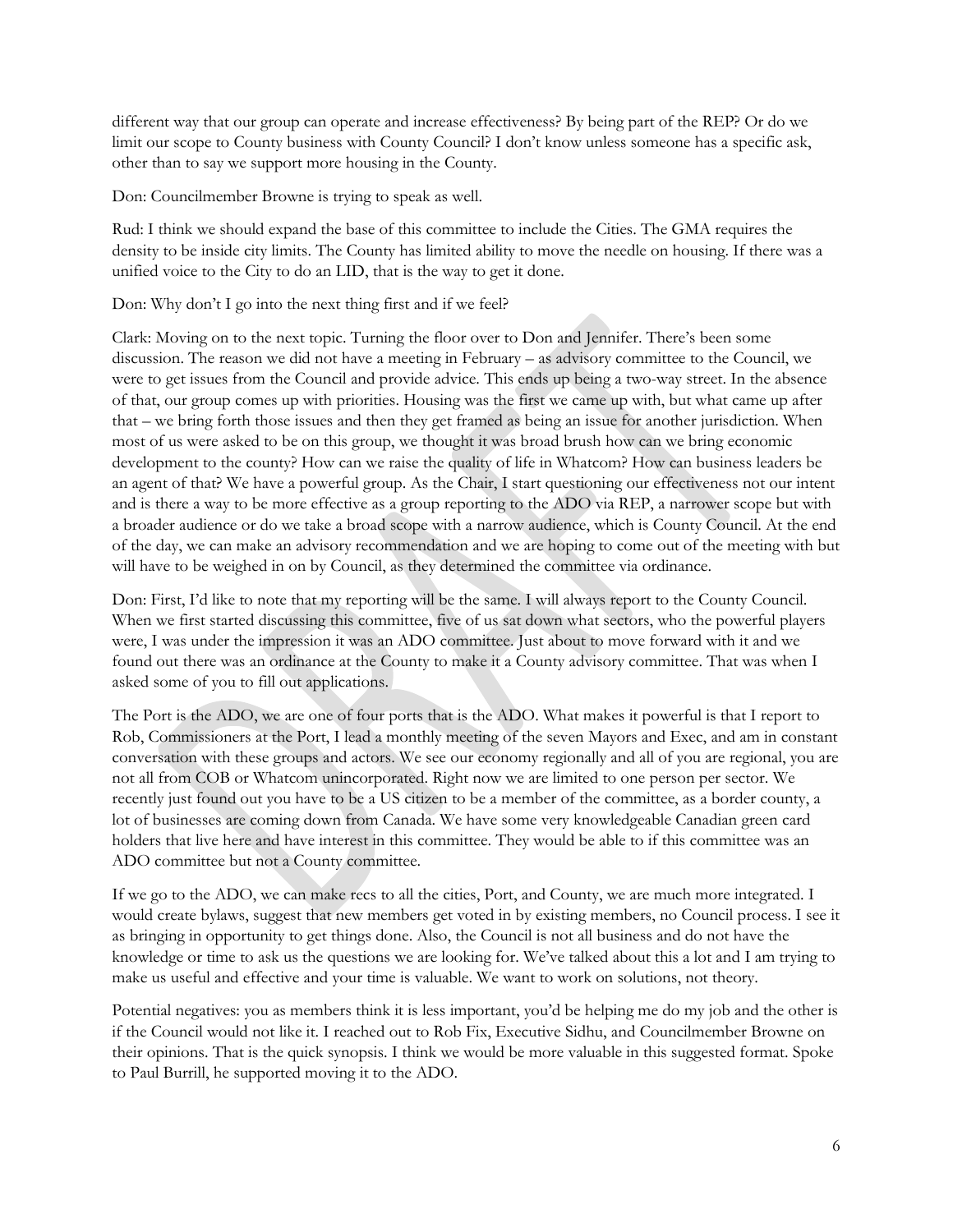Clark: Ok, open it up for discussion. Regardless of what we want it to be, this body is political. We have political weight and if we came forward with a white paper or formal recommendation and brought that to the appropriate jurisdiction that has the most ability to move the issue forward, whether that's City of Blaine, Lynden, Bellingham, or the County, that gives us a lot more flexibility. My sense is, we have a purpose and a good group, we just haven't had great effectiveness and I think it is because of the structure.

Don: We are not a nonprofit, in other counties REP is called the EDC.

Clark: Open up the discussion. Put forward a motion a vote for an advisory recommendation so that the County Council can vote on it.

Sarah: Do you have some groups like this already reporting to you?

Don: This is the only Business and Commerce committee that I facilitate. We are a member of WBA, the Chambers, facilitate Team Whatcom. Team Whatcom is economic development service providers. A similar group that is not private sector.

Sarah: We have trouble keeping a monthly meeting. I've heard members saying they want a monthly meeting. I'd like to see the port to set an agenda, with open items. To take the workload off you. I'm concerned if we have to flow even more through you. I'd rather work alongside you than have you speak for me.

Don: I'd be the hub to bring these issues to whatever agency. Twice a month I facilitate Mayoral meetings and Small City meetings. I'd need the support and work of the committee to do that. I'd be the hub and reporting mechanism with Jennifer's support. We would

Sarah: It would be incredible to hear more about those meeting times.

Michael: I support this idea of moving primarily because over the past months and as we've looked at the issues, they've been multijurisdictional issues, particularly related to cities and Bellingham. We can send something to Bellingham. It would be a lot like one of your employees freelancing and doing things you do not support, when a County Committee engages with another jurisdiction it really should be the Council or Exec engaging with that jurisdiction, not the Committee. Also Bellingham and Small Cities do not have voting privileges on this committee, but we could make it so now and it will change the dynamic.

Jennifer: Noted the Small Cities meeting times, public meeting, please attend. Discussed a bit about format.

Don: Having specific projects, like housing, is easier than being in nowhere land. We are willing to work hard and there are a lot of things as the ADO that impact all of you that are not County Council issues. That would open up a lot of opportunities for me to reach out to you, industrial properties, utility and infrastructure issues, our three studies that we have not been able to talk a lot about but have put in a lot of work.

Clark: Sarah, Troy, and I have looked at the County budget. And looking at sales tax receipts on the budget, wow gas stations are a bigger contributor to the county budget than Cherry Point. So when we are talking about the economic activity of the county, the county is one of many entities. The county, port, and cities are all major actors. Being able to identify the issue, identify who has the power to address the issue, see what our group has to contribute and how to use our expertise to help. Right now this is a networking group. But that isn't what this is for and this group won't be sustained this way.

Rud: We get a lot of people who come to us and say we want you to do X. We want you to do X and we've seen somewhere else in WA do this and here is the ordinance as an example. The challenge for Council is that we are only part time and have no support staff. We have Council staff, but they run Council mandated functions and meetings. In terms of legislative support, little. Council has no one to delegate to. So if it is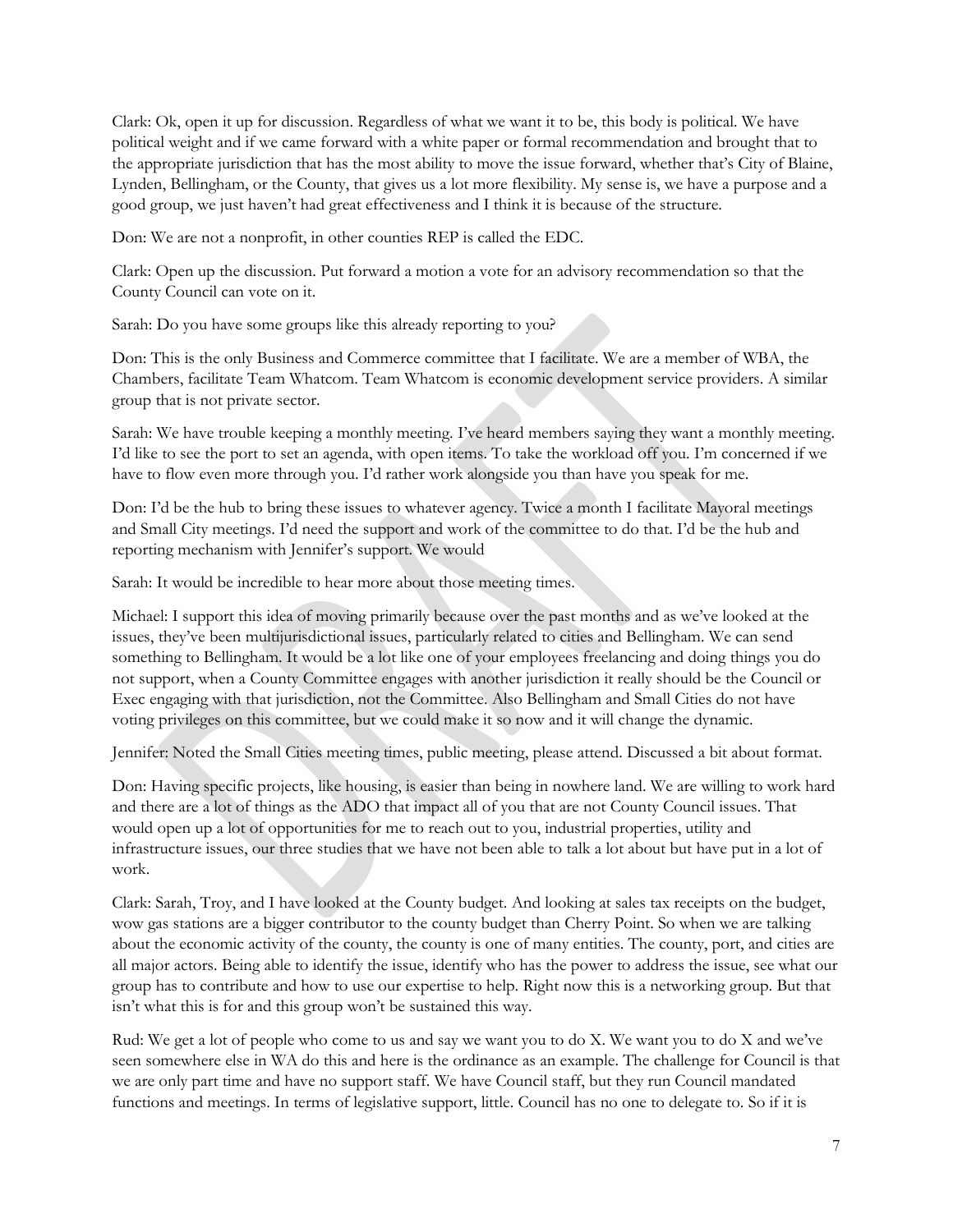Olympia, County, to the degree that this group wants to come to us – see a model elsewhere in the state. This makes it easier for us to take action.

Don: Councilmember Browne, do you see anything that would be negative to move reporting to ADO instead of Council?

Rud: I see it as a positive if you can get engagement from the cities. 60% of the population and 90% of housing is in the cities. If you want to move the needle, it's also probably more neutral. If you want something to fail in Bellingham have County Council tell them do it. Blaine or Lynden too! The point is, the Port is politically more neutral in terms of moving stuff forward.

Don: Michael and Satpal and others can tell you, but partially because of the pandemic, we have really focused on regional conversations between leadership, CARES Act we worked together, shared expertise, money, and I get the feeling in our Mayor meetings, that is what the Mayors want to continue and I think we would be able to do that in this case. I appreciate, Sarah, we are a small team with a lot coming at us. It is getting things done rather than talking about them. We want to be solution driven, rather than trying to find someone to listen?

Sarah: Would it be a monthly meeting?

Don: Yes, I would suggest monthly meeting, when appropriate get together in person and really have a true strategy on what we want to accomplish.

Sarah: I had one more thing. It is interesting because I like the idea of working with sectors but, we already have the group together. Why can't we just get the agenda together?

Clark: It is not the person of who it reports to. If we are seen as a body that has authority within the county to move about the cabin so we can go to the Small Cities or COB, the first question on any issue is what is the jurisdiction who has power, who needs to be in the room? Or is it truly only COB? Then all cities or one city. We can be more flexible. More quick. At some level, Don facilitates and supports. First question every time is who do we take the issue to? Then we can get the right experts to bring it forward. I think that the unique proposition that Whatcom has – many of the groups are member driven business orgs that pay dues. That has its own model. We are a volunteer organization, committee of County Council, no dues. So are not a business advocacy nonprofit, as a volunteer organization if we can take our recs to different groups, we will have more impact.

Don: Is everyone good staying another 10 mins?

Sarah: Could we just keep it on the table as an ongoing discussion? This is strange to bring up in the same day and then vote.

Don: The role is funded by city, Port, county, and state. This department was set up to be a regional economic advisory group.

Sarah: Can we just move it to the next meeting agenda?

Don: We are not saying we are not a Council committee. We would be expanding who we report to to include the cities. Why don't we punt this until the next meeting? We can include some of your recommendations Sarah, setting up timing better, back prior to COVID-19 and everything getting crazy.

Clark This is a matter of some levity. I tend to look at meetings within our business and if they aren't working, I break them intentionally. I feel like we are at that point. There is a ton of value here, but our effectiveness has not been matched by the value of the contribution. If there is a way to be more effective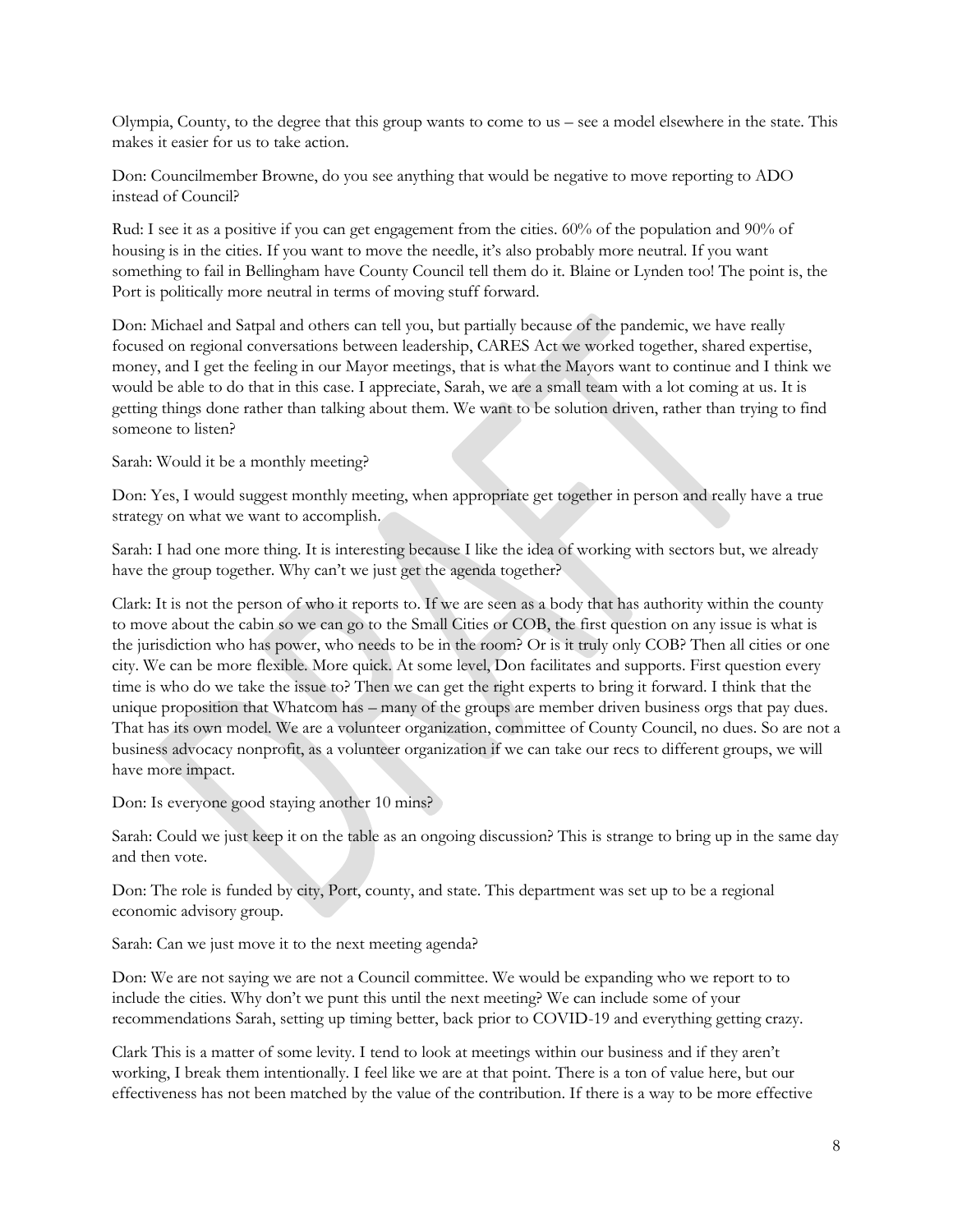and we have the support of Satpal, Councilmember Browne, Rob Fix, and there are others who support this movement. We wanted to get this out to the group. For the next meeting, we really wrestle this topic and it becomes the primary topic and I'd like to move it to a motion and vote.

Don: Also, I'd like to make you all the decision makers. What members are in this group, how we work, Council makes arbitrary decisions based on who applies. Gail came in under manufacturing, but we'd like to bring in more small businesses. We'd have a lot more control over our destiny.

Clark: Given that we are to time, I do not see other hands raised. Propose a motion to bring meeting to a close at 12:37pm. Seconded by Troy.

Don: I want to emphasize that we are trying to make this more valuable for all of you and the regional. I appreciate all the work over the past few years. Don't give up on us, we are talking about this to make the committee better and more effective.

## **ZOOM CHAT COMMENTS**

From Me to Everyone: 11:04 AM

Public in attendance: Jennifer Noveck, Gina Stark, John Michener, Guy Occhiogrosso, Mauri Ingram, Commissioner Ken Bell, Commissioner Michael Shepard, Jed Holmes, Emily Stone, County Executive Satpal Sidhu, Sandy Ward, Darcy Jones, Cara Buckingham

From Bob Pritchett to Everyone: 11:39 AM

Most people only 'consume/occupy' one house at a time. Houses truly are a 'trickle-down' commodity. The political focus on 'affordable' housing is well-intentioned, but gets in the way of the basic needs, which is MORE houses, at any price point. If you build million dollar mansions, some people move out of the older \$800k houses into them, freeing them up for the people in \$600k houses, and on down the line.

(And since every years brings more regulatory and building-code obligations, impact fees, etc., building higher-priced houses makes more sense than building lower cost ones. But these higher cost houses open up lower cost houses.)

From Debbie Ahl (she/her/hers) to Everyone: 11:46 AM

I don't understand zoning nor annexation guidelines - assuming this can only be built in an "urban growth area" and not where it currently resides as, I assume, unincorporated county land? I agree with Bob that we need more housing of all kinds and that there is a domino effect. We clearly need more affordable housing and some way for families to achieve home ownership and begin to build equity. Assuming wetlands and other environmental issues are addressed, the plans look family-friendly with good green space and potentially mixed income families. I support this - housing is critical for our community.

Thank you Darcy.

From Satpal Sidhu Executive to Everyone: 11:54 AM

The trickle down effect on housing can go down on so far. When you look for a different perspective: There may be 10% of the people who can afford million or 800K home, when they move up there are twice as many number of people in next income bracket, and go one more step down of 350 -450K home prices, there may be 3 to 5 times number of Home buyers in that market. We do need homes in every bracket, but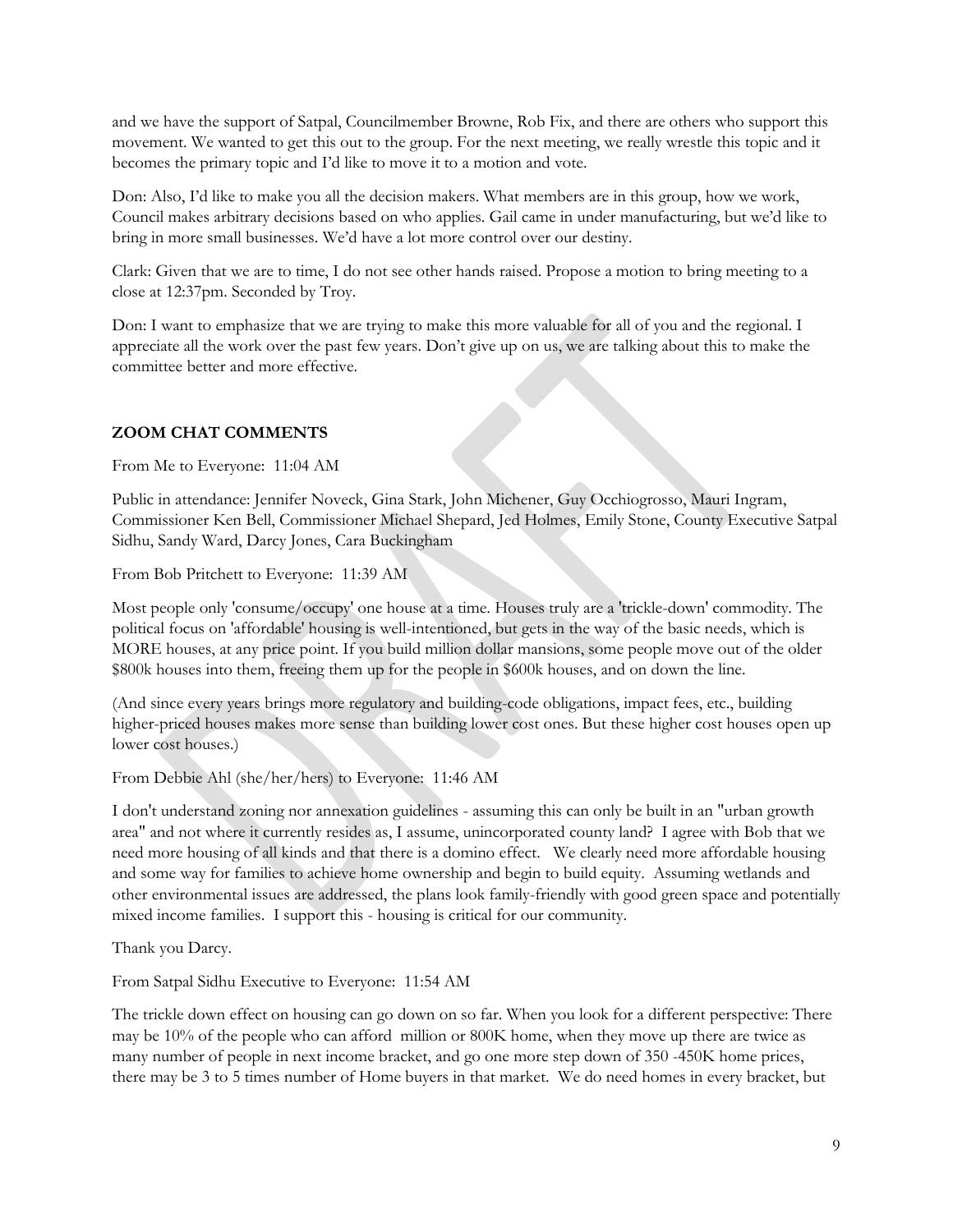more in the lower price brackets to support the workforce people making under 75 K The LOW income housing is totally another segment

From Debbie Ahl (she/her/hers) to Everyone: 11:58 AM

Rud, can you share with us via email an explanation for your cost of \$1k to \$1500 per Bellingham houseowner?

From Pete Dawson to Everyone: 12:00 PM

understand we're a county committee, assume though as a group we can make recommendations to any agency

From Ken Bell to Everyone: 12:02 PM

Would you add to the mix, exactly how many homes are possible in the existing urban growth areas? What are the barriers to those not becoming incorporated? How much public \$ would be required to get them annexed? If they need to be removed, then take them off and let's move on to better areas. My understanding is that there are two with relatively little capital, by comparison, required to become annexed. What is the real path to annexation?

From Debbie Ahl (she/her/hers) to Everyone: 12:05 PM

Ken, don't we need all of these homes?

From Ken Bell to Everyone: 12:07 PM

Yes we do.

From Michael Jones (City of Blaine) to Everyone: 12:09 PM

The land use planning side of the conversation starts from a population projection adopted by the County Council and cities. It then drives the needs for homes and the land to support the homes (and jobs). The County is obligated by law to provide enough UGA area to accommodate the projected population growth. Thus, by definitiaon, the existing UGA's have enough land to accommodate the County population goroth. The real challenge comes in when you consider willinghness to sell./develop and the difficulty of developing spefici areas.

From CJ Seitz to Everyone: 12:09 PM

Would the work of this group inform the CEDS (essentially the economic development work plan)?

From Bob Pritchett to Everyone: 12:09 PM

I want both new/expansion as well as increased density... it's on the City that they keep agreeing with neighborhood associations to reduce density in new developments inside city limits, where we already have infrastructure in place. (Sunnyland DOT property, for example, among others.)

From Derek Long to Everyone: 12:15 PM

City of Bellingham annexation plan here: https://cob.org/services/planning/annexations/bellinghamannexations

CoB strategy: https://cob.org/wp-content/uploads/annexation-strategy.pdf

From Debbie Ahl (she/her/hers) to Everyone: 12:25 PM